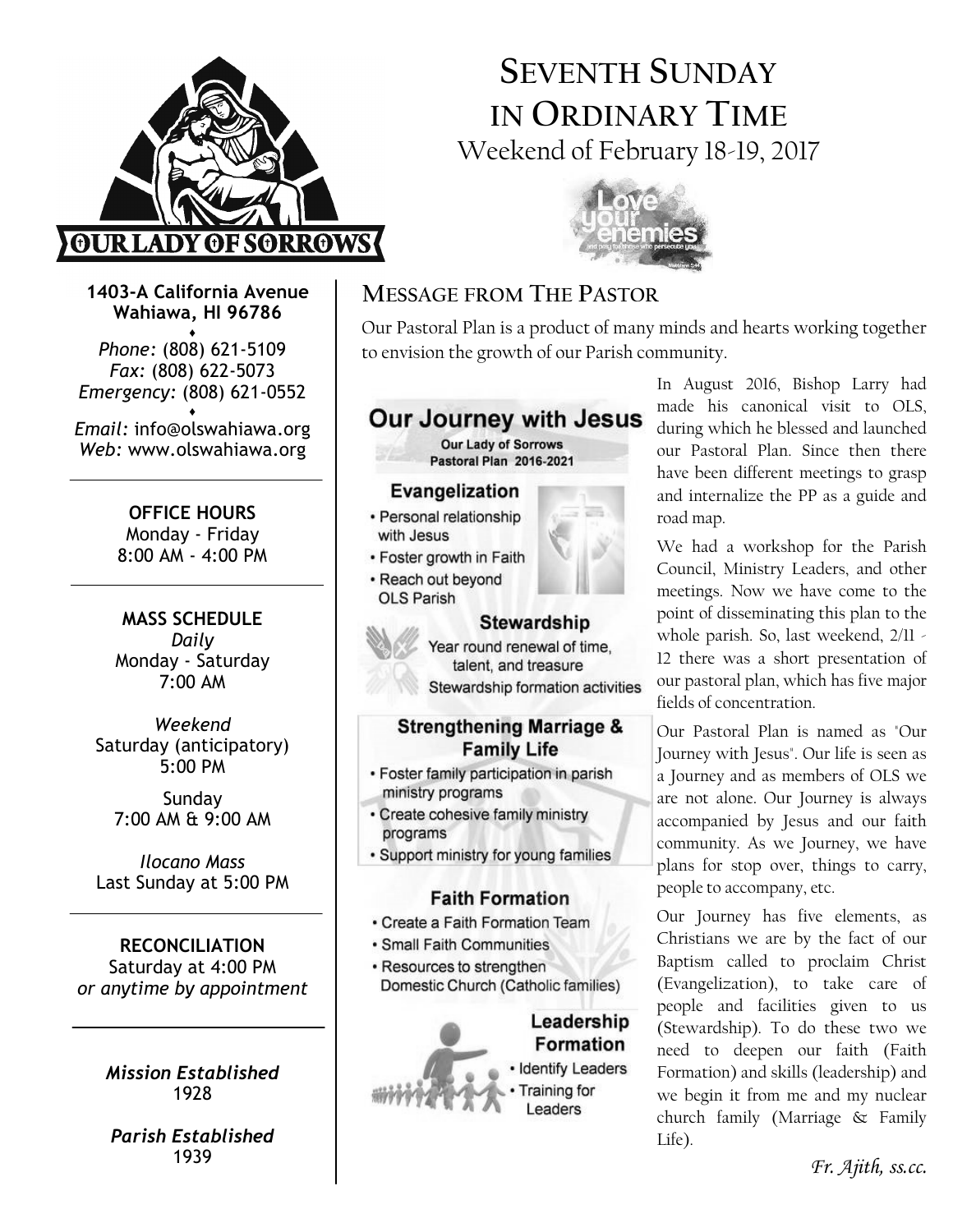# WEEKLY CALENDAR

| <b>Feb 18 (Sat)</b> | 7th Sunday in Ordinary Time                                                                                                                                  |
|---------------------|--------------------------------------------------------------------------------------------------------------------------------------------------------------|
| <b>Feb 19 (Sun)</b> | 7th Sunday in Ordinary Time<br>10:15am FCC Mtg (PH)<br>10:30am 1st Reconciliation student classes<br>10:30am WGH-LTC Pry Svc                                 |
| <b>Feb 20 (Mon)</b> | Weekday<br>Presidents' Day Holiday / Office Closed<br>$8:00$ am<br>Mass<br>6:30pm Middle School Ministry (Lib)<br>7:00pm EPIC Young Adult Faith Sharing (CH) |
| Feb 21 (Tue)        | <b>St Peter Damian</b><br>11:45am + Valentina Nordell Funeral Svc (MMP)<br>7:00pm Building Committee Mtg (PH)                                                |
| Feb 22 (Wed)        | The Chair of St Peter the Apostle<br>10:30am + Crispin Cameros Funeral Mass (OLS)<br>6:30pm Youth Ministry Class (Chapel)                                    |
| Feb 23 (Thu)        | <b>St Polycarp</b><br>9:00am Craft Guild (PH)<br>10:00am Charismatic Prayer Group (Lib)<br>7:00pm Knights of Columbus Mtg (PH)                               |
| Feb 24 (Fri)        | Weekday<br>10:30am Staff Mtg (Lib)                                                                                                                           |
| <b>Feb 25 (Sat)</b> | Weekday / BVM<br>9:00am Food Pantry                                                                                                                          |
| Feb 26 (Sun)        | 8th Sunday in Ordinary Time<br>Infant Baptism<br>7:00am<br>10:30am RE classes<br>11:30am Burning of Branches (PH)<br>5:00pm Ilocano Mass                     |

#### NOTE: The morning Mass on Monday, Feb. 20 will be at 8:00 AM.

∗OLS = Our Lady of Sorrows / CH = Church / PH = Parish Hall / Lib = Library / Sch = School MMP = Mililani Mortuary Park / WGH = Wahiawa General Hospital

#### **OBITUARY: MAY THEY REST IN PEACE**

**+Valentina Nordell** Feb. 21 11:45am Funeral Svc – MMP **+Crispin Cameros** Feb. 22 11:00am Funeral Mass – OLS **+Mariano (Carl) Caraulia** Mar. 10 11:45am Funeral Svc – MMP **+Marina Evangelista** Mar. 15 6:30pm Wake Svc – MMP Mar. 16 11:00am Funeral Mass – OLS **+Aurelio Moises** Mar. 29 11:45am Funeral Svc – MMP **+Pacita "Pat" Tolentino** Apr. 3 10:15am Funeral Svc – MMP

Beginning this week there will be baskets around the church to collect last year's blessed branches.



Open House—St. Louis School Sunday, February 19, 2017 1:00 PM



## TODAY'S READINGS

[Liturgical Color: Green]

**Leviticus 19:1-2, 17-18**  Love your neighbor as yourself.

**1 Corinthians 3:16-23** We are all temples of the Holy Spirit, and as such belong to God.

**Matthew 5:38-48**  We must strive to be perfect, just as God is perfect.

NEXT SUNDAY'S READINGS [Liturgical Color: Green] Isaiah 49:14-15 · 1 Corinthians 4:1-5 · Matthew 6:24-34

### STEWARDSHIP OF TREASURE

| Weekend of February 11-12, 2017                     |            |  |
|-----------------------------------------------------|------------|--|
| <b>OFFERINGS</b>                                    |            |  |
| Sunday Offering                                     | \$6,625.40 |  |
| SS.CC. Religious Retirement                         | 40.00      |  |
| <b>Augustine Educational Foundation</b>             | 759.00     |  |
| Latin Am./Blk & Indian Missions                     | 10.00      |  |
| <b>MISCELLANEOUS OFFERINGS</b>                      |            |  |
| Funeral                                             | 600.00     |  |
| <b>Mass Intentions</b>                              | 30.00      |  |
| <b>OTHERS</b>                                       |            |  |
| Candles                                             | 259.04     |  |
| <b>FIF Pledge Payments</b>                          | 1,035.00   |  |
| <b>Mahalo for your generosity!</b>                  |            |  |
| Please call the bookkeeper<br>Offertory Envelopes:  | at         |  |
| 621-5109 ext. 9720 if you are in need of a new box. |            |  |

A STEWARDSHIP REFLECTION FOR THE

# SEVENTH SUNDAY IN ORDINARY TIME

The Book of Leviticus from which our First Reading comes is the third book in the Old Testament. Its name in part comes from the Levites, who were the tribe to which Aaron belonged. Historically Aaron is considered to be the one from whom priests are descended. However, the Bible offers instructions to all of us, not just to priests. In today's reading from Leviticus, God says to Moses that he should teach the people this: "Be holy, for I, the LORD, your God, am holy."

There is no way, of course, that we can be as holy as God is. God is divine, not human, and thus His Holiness is above and way beyond our capabilities. What God is saying to us though is that we do need to strive for holiness. We often speak of our call to holiness and how we can try to achieve that. One way is to embrace stewardship and all it entails as a way of life.

Will that make us holy like the Lord? No, but it does mean that we need to comprehend that it is God and God's wisdom we must embrace and follow. Holiness for us means we need to attempt to separate ourselves from those things and thoughts and ideas which can be viewed as not holy in the Eyes of God. Yes, it is impossible for us, but yet that is what we must try to do.